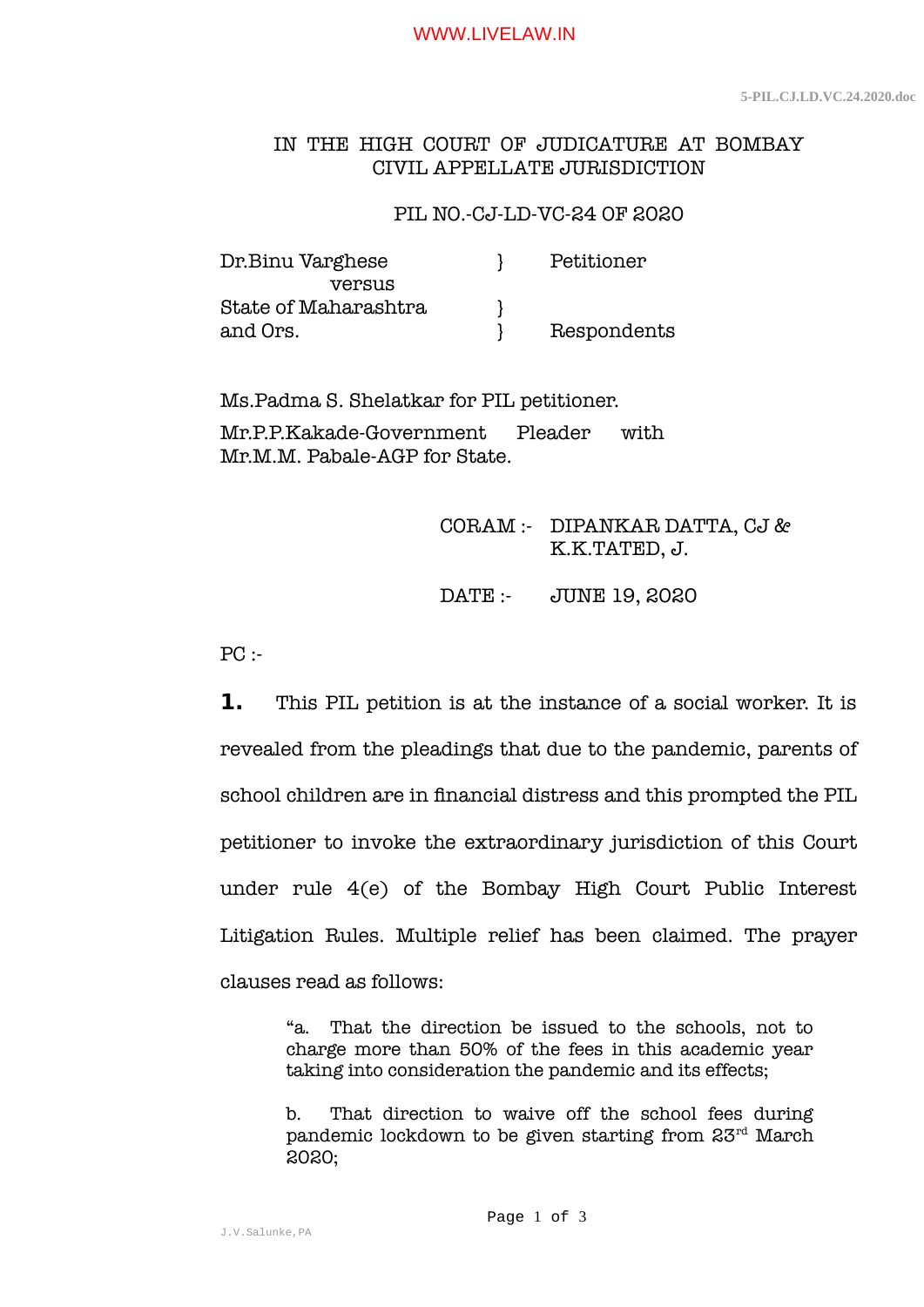c. That directions to waive off the online sessions for pre-primary and primary section schools from Nursery to  $4^{\rm th}$  std;

d. That the schools to less make projects where sometimes unnecessary expenses are done for this academic year;

e. That the state government be directed to take due care and see that the schools not to violate if found guilty strict actions to be taken and no schools to reopen till the innovation of vaccine for COVID-19 virus."

**2.** Although relief has primarily been claimed against "the schools", the management of not a single school has been impleaded as a respondent by the PIL petitioner. Obviously, granting the prayers of the PIL petition in the absence of the schools would amount to breach of principles of natural justice. We are conscious of the position in law that the Court may add the schools as respondents but no explanation has been furnished why the PIL petitioner did not implead at least some of them as respondents. This is one reason for declining interference.

Jayant V. Salunke

Digitally signed by Jayant V. Salunke Date: 2020.06.19 18:26:44 +0530

**3.** The other reason for declining interference is this. There is a general statement made by the PIL petitioner that parents of school going children are in financial distress. If at all the statement is correct, nothing prevents such parents to approach the Government in a group and seek framing of guidelines for reducing the quantum of tuition fees as well as for other relief during the period of lockdown considering their plight. Apart from the requisite facts and figures based on which a guideline